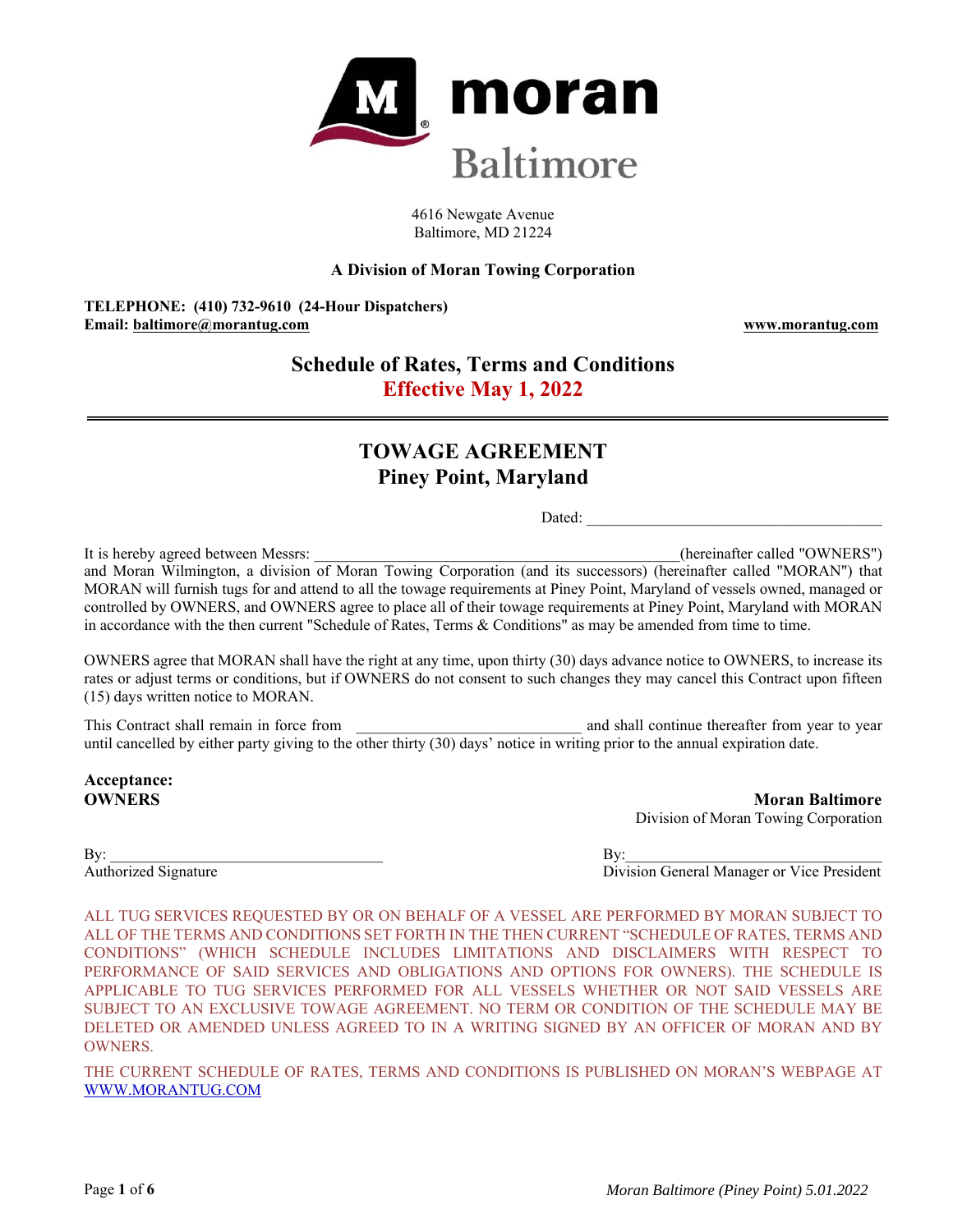#### **SCOPE:**

THE FOLLOWING SCHEDULE OF RATES, TERMS AND CONDITIONS SHALL APPLY FOR TUG ASSISTANCE TO VESSELS AT PINEY POINT, MARYLAND IN CLEAR WATER AND SAFE BERTH.

# **RATES:**

Rates for Tug assistance are based on the Vessels particulars as published in the then current edition of "Lloyds Register of Ships" at the following rates in U.S. Dollars. Should the vessel type not have particular description, rates will then be provided upon request. MORAN reserves the right to decline any order for service hereunder pending Tug availability.

# **1 DOCKING OR UNDOCKING – PINEY POINT, MD**

Per Service move: \$42,640 Per Tug Vessels without power (Deadship): Double the applicable rate(s)

# **2 ORDERING OF TUG SERVICE**

Notice for Tug service shall be given no less than eighteen (18) hours prior to the time the Tug is required for service.

# **3 DETENTION**

The rates set forth herein include waiting time of up to two (2) hours measured for docking, from the time that the Tug is ordered alongside by the Pilot or Master of the Vessel and, for undocking, from the time that the Tug reports at the scheduled sailing time. Waiting time in excess of two hour window shall be charged at an hourly rate of \$2,325 per Tug, pro-rated for part of an hour. In addition, if the Vessel is delayed for any reason not attributable to MORAN after commencement of the service, all such delay shall be charged at an hourly rate of \$2,325 per Tug, pro-rated to the nearest quarter hour.

# **4 CANCELLATION**

If Tug orders are cancelled less than ten (12) hours prior to the time specified for the service, a cancellation charge of 67% of the applicable rate will apply.

# **5 ICE CONDITIONS**

A rate of \$2,500 per Tug per hour pro-rated for part of an hour, including running time to and from its Tug Station, shall apply for services requested. Hourly rates are subject to Holiday rate provisions.

#### **6 HOLIDAYS**

Services performed on a Holiday shall be charged the applicable rate plus an additional 10% per Tug. If a Tug service commences on a regular day and concludes on a Holiday or vice versa, this Holiday rate will apply.

# **7 FUEL SURCHARGE**

All rates published in this Schedule are subject to prevailing fuel surcharges.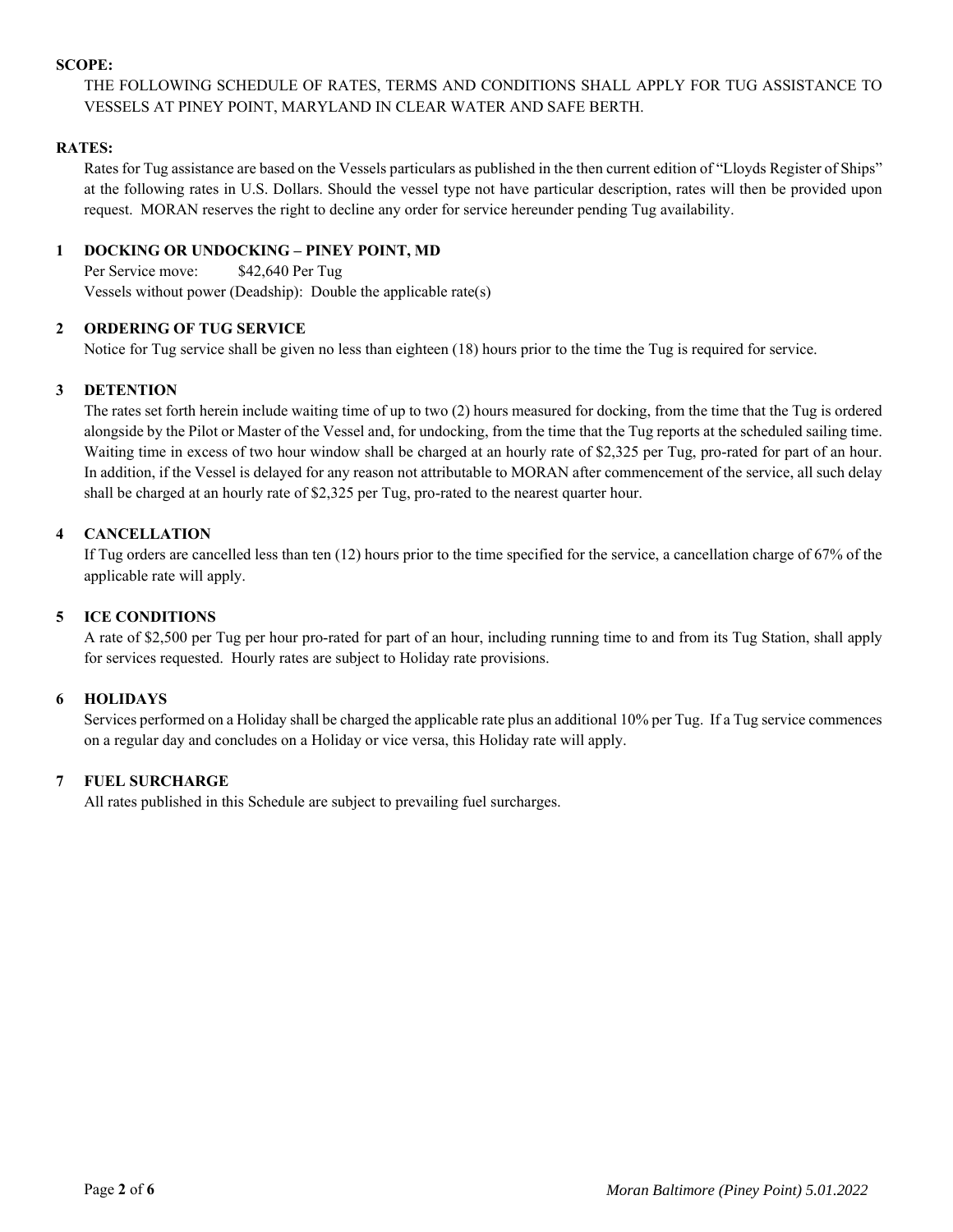#### **TERMS AND CONDITIONS**

**DEFINITIONS:** As used herein, the following terms shall mean:

- **"Deadship":** shall mean a Vessel that at the commencement of any services requested from and provided by MORAN does not have use of, or which will not be using, its propelling power and/or steering.
- **"Escort / Tethered Tugs":** shall mean the services in which a Tug is requested or required to attend upon a Vessel during transit. Tethering shall mean a Tug's line is attached to the Vessel during all or part of the escort service.
- "MORAN": shall mean Moran Towing Corporation (and its successors).
- **"OWNERS":** shall mean, collectively, the Vessel and the owner, charterer, operator, agent and manager of the Vessel receiving Tug services from MORAN.
- **"Schedule":** shall mean the Schedule of Rates, Terms and Conditions for the applicable port that is in effect on the date that Tug services are rendered to a Vessel. A current copy of said Schedule may be found on MORAN's webpage at www.morantug.com
- **"Tug" or "Tugs":** shall mean the tugboats provided or arranged by MORAN to perform the requested services.
- **"Tug Interests":** shall mean MORAN, the Tugs, their respective owners, affiliates, operators, charterers, managers, underwriters, masters and crews.
- **"Tug Station":** shall mean the Tug's customary berth at MORAN's facility or, if applicable, the berth or other place from which the Tug departed to perform the requested services and/or to which it proceeded following the provision of such services.

**"Vessel":** shall mean a vessel that receives Tug services.

#### **1 DEADSHIP AND OTHER SERVICES**

Rates for Deadship moves and for all other services not covered by the above rates, will be furnished upon request. For all services rendered to Deadships, MORAN and OWNERS agree to the following additional terms:

- a) In consideration of the uncertain towage characteristics of a Deadship and of MORAN's agreement to furnish Tug services to said Deadship hereunder, OWNERS agree (i) to maintain hull and machinery insurance in an amount at least equal to the full value of the Deadship, (ii) to maintain full form protection and indemnity insurance in an amount not less than one hundred million dollars (\$100,000,000.00) and (iii) to name Tug Interests as named assureds or joint members (as applicable) with waiver of subrogation in favor of said assureds in all said policies, which policies shall be primary to any insurance maintained by and on behalf of Tug Interests. OWNERS shall be responsible to Tug Interests for any deductibles maintained with respect to said insurances. OWNERS further agree to provide to MORAN proper evidence of such insurance prior to commencement of a Deadship move, but the failure to do so shall not operate as a waiver by the Tug Interests of OWNERS' obligation to procure and maintain insurance as described herein, and OWNERS agree that they shall be treated as being self-insured for any shortfall in coverage. For an absence of doubt, it is the intent of this paragraph to extend to Tug Interests, as primary cover for any liability arising out of performance of services hereunder to a Deadship for which Tug Interests may be liable, the enumerated insurances maintained by OWNERS on the Vessel assisted.
- b) OWNERS shall make all necessary arrangements for a master and, if required or deemed advisable by OWNERS, a duly licensed pilot to serve aboard the Deadship and to direct the activities of the Tugs and the navigation of the flotilla. In the event that OWNERS utilize a pilot, the pilot shall be deemed the borrowed servant of the Deadship assisted and OWNERS for all purposes and in every respect, the pilot's services while so engaged being the work of the Deadship assisted and OWNERS and being subject to the exclusive supervision and control of the Deadship's master or OWNERS' other command personnel aboard.
- c) MORAN reserves the right to perform deadship moves under different terms and conditions to be agreed in writing, dependent upon the particulars of the proposed move.

#### **2 VESSELS AGROUND OR IN DISTRESS**

Rates for Tug services to Vessels aground or in distress or when performed during heightened Coast Guard port conditions will be furnished upon request. The provision of such Tug services to any Vessel aground or in distress or during heightened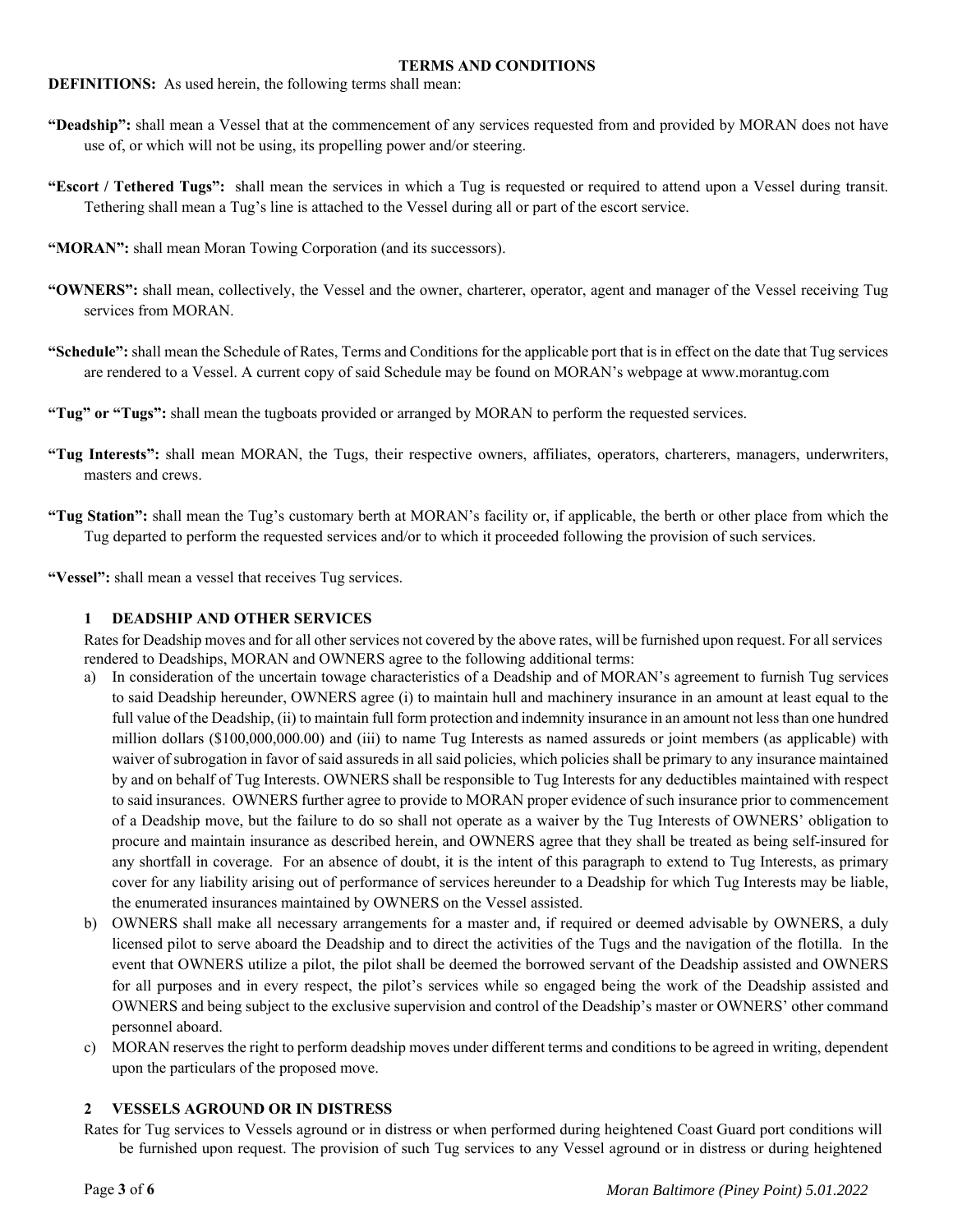Coast Guard port conditions shall be subject to the terms and conditions of this Schedule in all instances. However, MORAN reserves the right to perform such Tug services under different terms and conditions to be agreed in writing, dependent upon the particulars of the specific event.

# **3 DELEGATION**

If at any time MORAN Tugs are not conveniently available to perform all or part of any service requested hereunder, MORAN reserves the right to delegate performance of said service, or part thereof, to another service provider without notice to OWNERS and without warranty by MORAN as to the seaworthiness or suitability of delegated service provider's tugs or the competency of it crews. OWNERS agree that such delegated service provider shall be considered an independent contractor and not an agent, servant or employee of MORAN and that said service provider, while performing such delegated service, shall have the benefit of all defenses, exemptions and limitations of liability set forth in this Schedule. MORAN shall not be liable for damages if for any reason, MORAN is unable to have Tugs and/or delegated tugs on hand to serve OWNERS' Vessel. In such event, OWNERS are at liberty to engage any other tugs to serve it at such time but without the right to charge MORAN any difference in price or otherwise to claim any damages resulting from MORAN'S inability to provide the requested service. MORAN reserves the right to recover all costs, without discount, incurred by delegating performance of any service hereunder to another service provider. **4 FORCE MAJEURE** 

# Tug Interests shall not be responsible or liable for any expense, loss, damage or claim whatsoever caused by or resulting from delays, failures or omission hereunder in the performance of services due to strikes, lockouts, labor disturbances, riots, fire, earthquakes, storms, lightning, pandemics, epidemics, war, disorders, acts of God, acts of the public enemy, port congestion, mechanical breakdowns, shortage of Tugs, priorities in service, pilot requests, unusual tidal conditions or any other cause whatever beyond their control.

# **5 DAMAGE CLAIM TIME LIMITS AND FORUM**

- a) OWNERS shall notify MORAN of any damage to the Vessel allegedly attributable to Tug Interests. Such notice shall be in writing and shall be delivered as soon as practicable, but not later than forty-eight (48) hours following occurrence. MORAN shall be afforded an opportunity to inspect or survey such damage before the Vessel leaves port.. Any action in any forum to recover damages from Tug Interests, or any of them, shall be commenced within one year after the occurrence giving rise to the claim, failing which said claim shall be deemed waived.
- b) This Schedule shall be governed by and construed in accordance with the Maritime Law of the United States and, to the extent not in conflict therewith, by the laws of the state of New York, excluding its conflict of laws rules. The parties agree that any proceeding involving this Schedule or the Services performed hereunder shall be brought in the United States District Court for the Southern District of New York or, if said court shall not have jurisdiction thereof, then in a state court of competent jurisdiction sitting in New York County, New York. TUG INTERESTS AND OWNERS IRREVOCABLY WAIVE THEIR RIGHT TO TRIAL BY JURY WITH RESPECT TO ANY CLAIM OR DISPUTE ARISING IN WHOLE OR IN PART OUT OF THE TERMS AND CONDITIONS OF THIS CONTRACT OR THE PROVISION OF SERVICES HEREUNDER.

#### **6 LIMITATION OF LIABILITY**

- a) The furnishing of any service or anything done by MORAN in connection therewith shall not be construed to be or to give rise to a personal contract, and it is understood that Tug Interests, shall have the benefit of all exemptions from, and limitations of, liability to which an owner of a vessel is entitled under the Limitation of Liability Statutes of the United States. MORAN WARRANTS THE EXERCISE OF REASONABLE CARE IN THE PERFORMANCE OF SERVICES BUT DISCLAIMS ALL OTHER WARRANTIES EXPRESSED OR IMPLIED, INCLUDING ANY WARRANTY OF WORKMANLIKE SERVICE.
- b) Unless entitled to immunity or to defenses to, exemptions from and limitations of liability provided under this Schedule or under any applicable law, rule or regulation that would reduce their liability to an amount less than that hereinafter set forth, Tug Interests shall be liable, only to the extent of their negligence, which negligence shall not be assumed but shall be affirmatively proven, for claims, demands, causes of action, liabilities, penalties and costs (including third party claims) arising out of or in connection with any occurrence or series of connected occurrences related to the provision of Tug services, line handling or other services pursuant to this Schedule up to a maximum aggregate amount of two hundred fifty thousand dollars (U. S. \$250,000.00). OWNERS understand and agree that Tug services provided hereunder are rendered at all times under the supervision and command of OWNERS' servants, (including the Master of the Vessel being assisted and docking pilots), or of State pilots, none of whose actions or inactions may be imputed to the Tug Interests. OWNERS further understand and agree that the rates charged by or on behalf of MORAN for Tug or other services are predicated upon the limitations of liability and the indemnities set forth in this Schedule. Should OWNERS desire that Tug Interests retain liability in excess of two hundred fifty thousand dollars (U.S. \$250,000.00) they must notify MORAN in writing, whereupon MORAN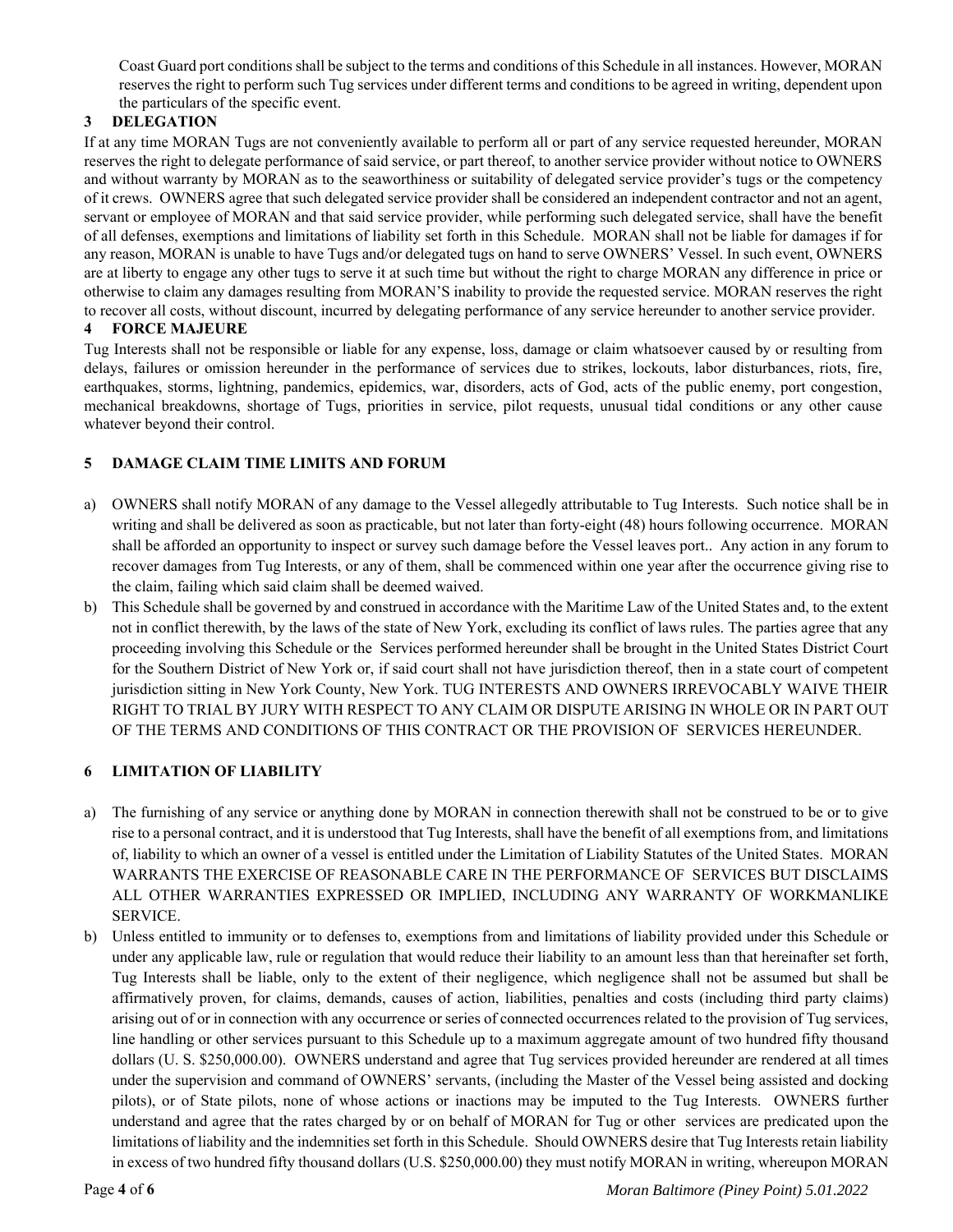will quote rates for Tug or other services provided hereunder predicated on higher liability limits. Any such quote must be accepted by OWNERS in writing at least twenty-four (24) hours prior to commencement of Tug services to the Vessel, failing which the rates and liability limitations otherwise provided herein shall prevail. Nothing herein shall be construed to waive or limit the right of Tug Interests to assert any defenses to liability available to them or to avail themselves of any rights of limitation or exemption from liability under any applicable law, rule, or regulation.

- c) OWNERS and any Vessel assisted hereunder assume all risk of, and shall indemnify Tug Interests from and against, any and all loss or damage sustained by OWNERS, by Tug Interests or by any other vessel, property or person that results from the parting, heaving or sudden movement of any hawser or other line, by whomsoever furnished or howsoever caused.
- d) Notwithstanding anything to the contrary in this Schedule or elsewhere, OWNERS understand and agree that the rates charged hereunder are also predicated on agreement that the Tug Interests shall have no liability for any consequential, punitive, exemplary or special damages of any kind howsoever arising.
- e) OWNERS agree to indemnify, defend and hold harmless the Tug Interests from and against any and all claims, demands, causes of action, liabilities and costs (including attorneys' fees, penalties, fines and third party claims of whatever nature) that are attributable to the acts or omissions, whether or not negligent, of the Tug Interests, or any of them, or to the unseaworthiness of any Tug and which arise out of or in connection with any occurrence or series of connected occurrences related to the provision of Tug services, line handling or other services pursuant to this Schedule to the extent that they exceed, in the aggregate, the applicable amounts set forth in subparagraph 6(b) above. The parties intend for this indemnity to apply in all instances including, without limitation, allision, collision, personal injury, fire, explosion, grounding, fuel spills or other pollution incidents (including, without limitation, penalties and obligations arising out of violation of any applicable pollution law or regulation or being named a responsible party thereunder) and third-party claims. OWNERS warrant that they possess sufficient and adequate insurance on the Vessels assisted pursuant to this Schedule, including hull and machinery, P&I, cargo and pollution coverage to comply with all applicable laws and to respond for any losses arising out of or connected in any way with the Tug or other services provided hereunder, with all rights of subrogation for losses under said insurances waived as to Tug Interests and with Tug Interests entitled to all benefits of a named assured or joint member, as applicable, under said insurances, which shall be primary to any insurances maintained by Tug Interests.
- f) Nothing herein shall preclude MORAN from recovering from any party responsible for any damages sustained by any Tug providing service hereunder.

# **7 PILOTAGE**

- a) MORAN does not furnish pilots or pilotage, so that whenever any licensed pilot, or a captain of any Tug which is furnished to or is engaged in the service of assisting a Vessel participates in directing the navigation of such Vessel, or in directing the assisting Tugs from on board such Vessel or from elsewhere, it is agreed that he becomes the borrowed servant of the Vessel assisted and OWNERS for all purposes and in every respect, the pilot's services while so engaged being the work of the Vessel assisted and OWNERS and being subject to the exclusive supervision and control of the Vessel's master or OWNERS' other command personnel aboard. Any such service performed by any such person is beyond the scope of his employment, if any, for MORAN and OWNERS shall indemnify, defend and hold harmless Tug Interests for any and all damages arising out of any act or omission of any such person. The provisions of this paragraph may not be changed or modified in any manner whatsoever except by written instrument signed by an officer of MORAN.
- b) With respect to Vessels that are not owned by the person or company ordering the Tug service, it is understood and agreed that such person or company warrants that it has authority to bind the Vessel owners/operators to all the provisions of this Schedule and agrees to indemnify and hold Tug Interests harmless from all damages and expenses that may be sustained or incurred in the event and in consequence of such person or company not having such authority.
- c) In consideration of MORAN transporting a pilot without charge to and/or from the Vessel being assisted hereunder, OWNERS agree that they shall indemnify, defend, and hold harmless Tug Interests from and against any and all claims, demands, causes of actions, liabilities and costs (including attorney's fees) incurred in connection with or arising out of any claim by or on behalf of a pilot for personal injury or death sustained while being transported by MORAN to or from the Vessel being assisted, excepting only any injury sustained by said pilot to the extent attributable to the gross or willful negligence of MORAN. As used herein, the term "being transported by MORAN" shall include, without limitation, all time when the pilot is (i) present on MORAN's shoreside premises enroute to or from the Vessel being assisted and (ii) boarding, on board or disembarking from a Tug or other vessel supplied by or on behalf of MORAN. As used herein, the term "pilot" shall also include any assistant pilot, trainee, or other person who may accompany the pilot in any capacity.

#### **8 CONTRACT TERMINATION**